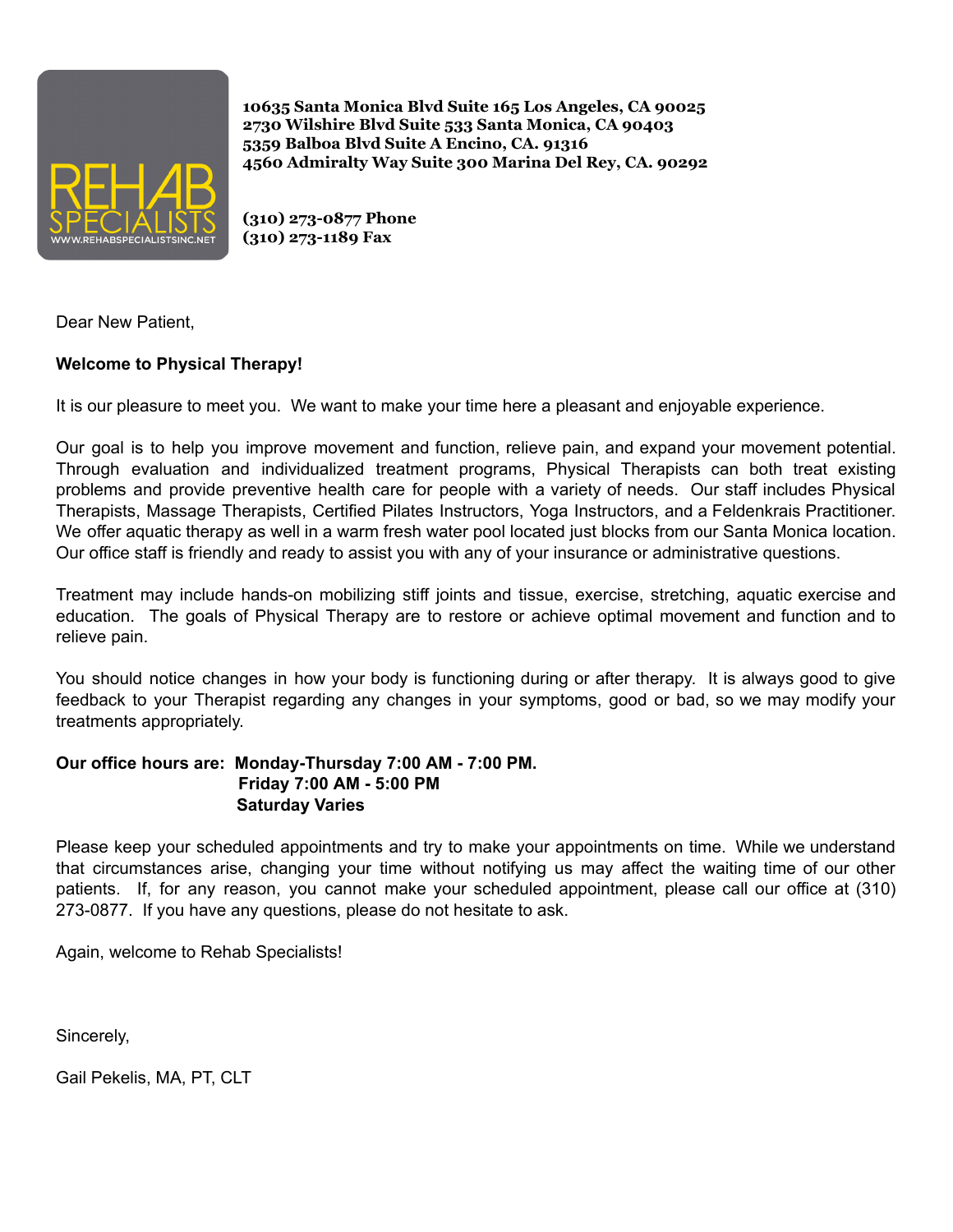

**(310) 273-0877 Phone (310) 273-1189 Fax**

|                                                                                                                                                                                                                                     | Patient name: ________________________________Gender:(M)_(F) __ Birthdate: ___/___/_____SS# _____-____________ |  |  |  |  |
|-------------------------------------------------------------------------------------------------------------------------------------------------------------------------------------------------------------------------------------|----------------------------------------------------------------------------------------------------------------|--|--|--|--|
|                                                                                                                                                                                                                                     |                                                                                                                |  |  |  |  |
|                                                                                                                                                                                                                                     |                                                                                                                |  |  |  |  |
|                                                                                                                                                                                                                                     |                                                                                                                |  |  |  |  |
|                                                                                                                                                                                                                                     |                                                                                                                |  |  |  |  |
|                                                                                                                                                                                                                                     |                                                                                                                |  |  |  |  |
| <b>Referring Physician:</b> Annual Section of the Section of the Section of the Section of the Section of the Section of the Section of the Section of the Section of the Section of the Section of the Section of the Section of t |                                                                                                                |  |  |  |  |
|                                                                                                                                                                                                                                     |                                                                                                                |  |  |  |  |
|                                                                                                                                                                                                                                     |                                                                                                                |  |  |  |  |
|                                                                                                                                                                                                                                     |                                                                                                                |  |  |  |  |

#### **PATIENT CONSENT**

Our Notice of Privacy Practices provides information about how we may use and disclose protected health information about you, our patient. The Notice contains a Patient Rights section describing your rights under the law.

With my consent, Gail Pekelis, MA, PT, CLT., and staff may use and disclose protected health information (PHI) about me to carry out treatment, payment and healthcare operations (TPO). Please refer to our office's Notice of Privacy Practices for a more complete description of such uses and disclosures.

With my consent, Gail Pekelis, MA, PT, CLT., and staff may call my home or other designated location and leave a message on voice mail or in person in reference to any items that assist the practice in carrying out TPO, such as appointment reminders, insurance items and any call pertaining to my physical therapy care.

With my consent, Gail Pekelis, MA, PT, CLT,, and staff may e-mail or mail to my home or other designated location any items that assist the practice in carrying out TPO, such as appointment reminder cards, patient statements, and advertisements for our services.

I have the right to request that Gail Pekelis, MA, PT, CLT., and staff restrict how it uses or discloses my PHI to carry out TPO. However, the practice is not required to agree to my requested restrictions, but if it does, it is bound by the agreement.

By signing this form, you consent to use and disclose protected health information about you for treatment, payment, and health care operations. You have the right to revoke this Consent, in writing, signed by you. However, such a revocation shall not affect any disclosures we have already made in reliance on your prior Consent. If I do not sign this consent, Gail Pekelis, MA, PT, CLT., and staff may decline to provide treatment to me.

The patient understands that:

- **● Protected health information may be disclosed or used for treatment, payment, or health care operations.**
- The Practice has a Notice of Privacy Practices and I have had the opportunity to review this Notice.
- **● The Practice reserves the right to change the Notice of Privacy Practices.**
- The patient has the right to restrict the uses of their information but the Practice does not have to agree to those restrictions.
- The patient may revoke this Consent in writing with a verifiable signature on file, at any time and all future disclosures will then cease.
- **● The Practice may condition receipt of treatment upon the execution of this Consent.**

\_\_\_\_\_\_\_\_\_\_\_\_\_\_\_\_\_\_\_\_\_\_\_\_\_\_\_\_\_\_\_\_\_\_\_\_\_\_\_\_\_ **Signature of Patient or Legal Guardian Date**

**\_\_\_\_\_\_\_\_\_\_\_\_\_\_\_\_\_\_\_\_\_\_\_\_\_\_\_\_\_\_\_\_\_\_\_\_\_\_\_\_\_ \_\_\_\_\_\_\_\_\_\_\_\_\_\_\_\_\_\_\_\_\_\_\_\_\_\_\_\_\_\_\_\_\_\_\_\_**

**Print Name of Patient Relationship to Patient**

**\_\_\_\_\_\_\_\_\_\_\_\_\_\_\_\_\_\_\_\_\_\_\_\_\_\_\_\_\_\_\_\_\_\_\_\_\_\_ Witnessed By:\_\_\_\_\_\_\_\_\_\_\_\_\_\_\_\_\_\_\_\_\_\_\_\_\_\_\_\_\_\_\_\_\_\_\_\_**

**Print Name of Legal Guardian Practice Representative**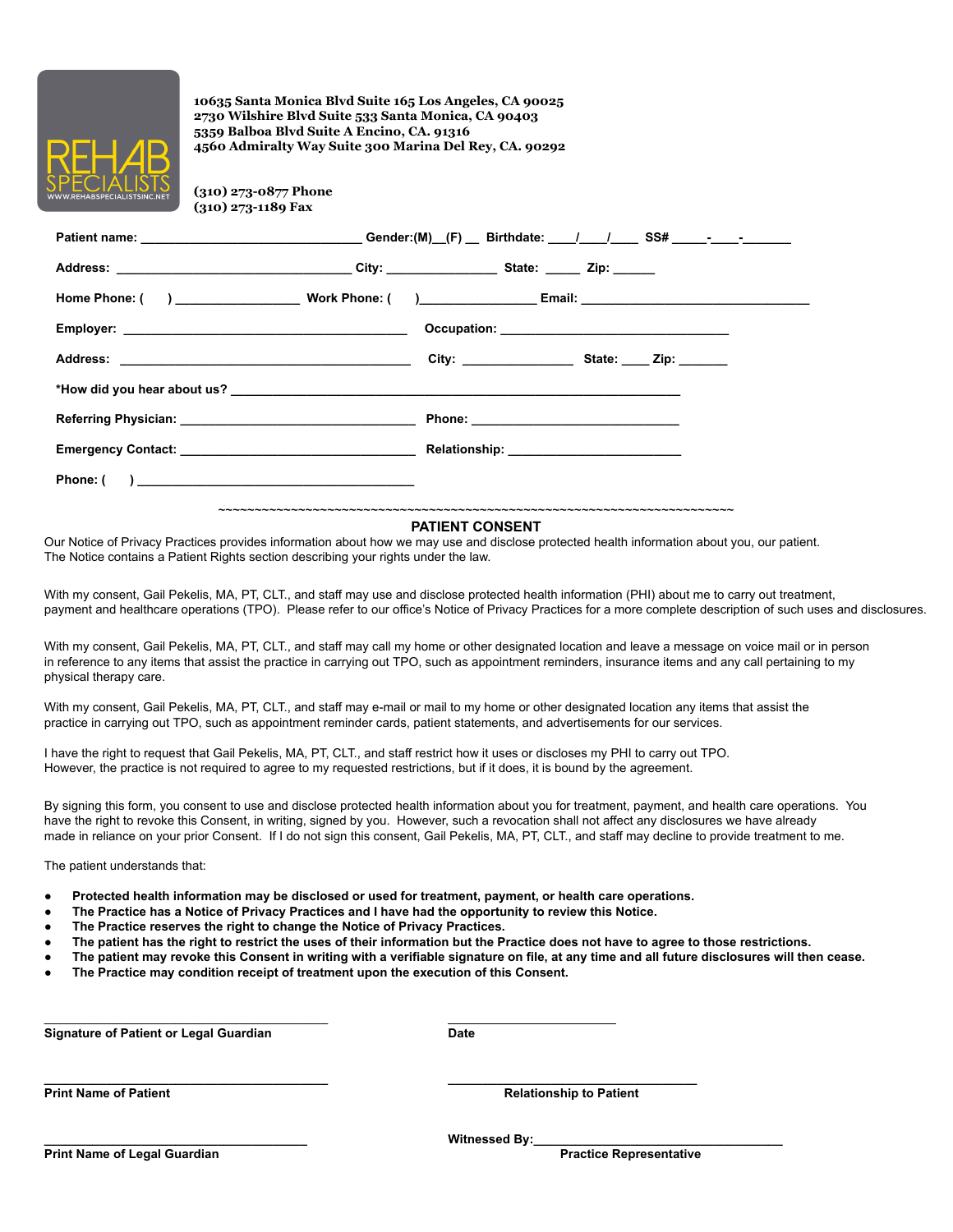

**(310) 273-0877 Phone (310) 273-1189 Fax**

| <b>Patient Name:</b>                                                              | DOB: | Date:      |    |
|-----------------------------------------------------------------------------------|------|------------|----|
| Are you undergoing Home Health Care at this time? (Nurse, Physical Therapy, etc.) |      | <b>YES</b> | ΝO |
| (If you are unsure how to answer this question, please talk to the receptionist)  |      |            |    |

- **1. Describe your symptoms:\_\_\_\_\_\_\_\_\_\_\_\_\_\_\_\_\_\_\_\_\_\_\_\_\_\_\_\_\_\_\_\_\_\_\_\_\_\_\_\_\_\_\_\_\_\_\_\_\_\_\_\_\_\_\_\_\_\_\_\_\_\_\_\_\_**
	- **a. When did your symptoms start?\_\_\_\_\_\_\_\_\_\_\_\_\_\_\_\_\_\_\_\_\_\_\_\_\_\_\_\_\_\_\_\_\_\_\_\_\_\_\_\_\_\_\_\_\_\_\_\_\_\_\_\_\_**
	- **b. How did your symptoms begin?\_\_\_\_\_\_\_\_\_\_\_\_\_\_\_\_\_\_\_\_\_\_\_\_\_\_\_\_\_\_\_\_\_\_\_\_\_\_\_\_\_\_\_\_\_\_\_\_\_\_\_\_\_**
- **2. Circle how often you experience your symptoms: Constantly (76-100% of the day) Occasionally (26-50% of the day) Frequently (51-75% of the day) Intermittently (0-25% of the day)**
- **3. Circle what describes the nature of your symptoms: Sharp Shooting Dull ache Burning Numb Tingling**
- **4. Circle to indicate how your symptoms are changing: Getting Better Not Changing Getting Worse**

**Indicate where you have pain or other symptoms with an X in the area on the body**

| 5. | During the past 4 weeks:<br>unbearable<br>none                                                                                                                                                                                                              |  |  |  |
|----|-------------------------------------------------------------------------------------------------------------------------------------------------------------------------------------------------------------------------------------------------------------|--|--|--|
|    | Indicate the average intensity of your symptoms: 0 1 2 3 4 5 6 7 8 9<br>10<br>а.<br>Circle how much the pain has interfered with your normal work (including both work outside the home, and<br>b.<br>housework):                                           |  |  |  |
|    | A little bit<br>Moderately<br>Not at all<br>Quite a bit<br><b>Extremely</b>                                                                                                                                                                                 |  |  |  |
|    | 6. During the past 4 weeks, how much of the time has your condition interfered with your social activities<br>(visiting with friends, relatives, etc.)?<br>Most of the time<br>All of the time<br>Some of the time A little of the time<br>None of the time |  |  |  |
|    |                                                                                                                                                                                                                                                             |  |  |  |
|    | 7. In general, would you say your overall health right now is: Excellent<br><b>Very Good</b><br>Fair<br>Good<br>Poor                                                                                                                                        |  |  |  |
| 8. | Circle who you have seen for your symptoms: Medical Doctor Chiropractor Physical Therapist<br>No One<br>Other                                                                                                                                               |  |  |  |
|    | treatment<br>a. What<br>did<br>when?<br>receive<br>and<br>you                                                                                                                                                                                               |  |  |  |
|    | Circle what tests you have had for your symptoms, and please include the date of the test:<br>b.                                                                                                                                                            |  |  |  |
|    | 9. Have you had similar symptoms in the past? $\Box$ YES $\Box$ NO<br>a. If you have received treatment in the past for the same or similar symptoms, who did you see?                                                                                      |  |  |  |

- **10. What is your occupation?\_\_\_\_\_\_\_\_\_\_\_\_\_\_\_\_\_\_\_\_\_\_\_\_\_\_\_\_\_\_\_\_\_\_\_\_\_\_\_\_\_\_\_\_\_\_\_\_\_**
	- **a. If you are not retired, a homemaker, or a student, what is your current work status?\_\_\_\_\_\_\_\_\_\_\_\_\_\_\_\_\_\_**

**Patient Signature:\_\_\_\_\_\_\_\_\_\_\_\_\_\_\_\_\_\_\_\_\_\_\_\_\_\_\_\_\_\_\_\_\_\_\_\_\_\_\_\_\_Date:\_\_\_\_\_\_\_\_\_\_\_\_\_\_\_\_\_**

**Patient Name:\_\_\_\_\_\_\_\_\_\_\_\_\_\_\_\_\_\_\_\_\_\_\_\_\_\_\_\_\_\_\_\_\_\_\_Sex:\_\_\_\_\_\_\_\_\_\_\_\_\_\_DOB:\_\_\_\_\_\_\_\_\_\_\_\_\_\_\_\_\_\_\_\_\_**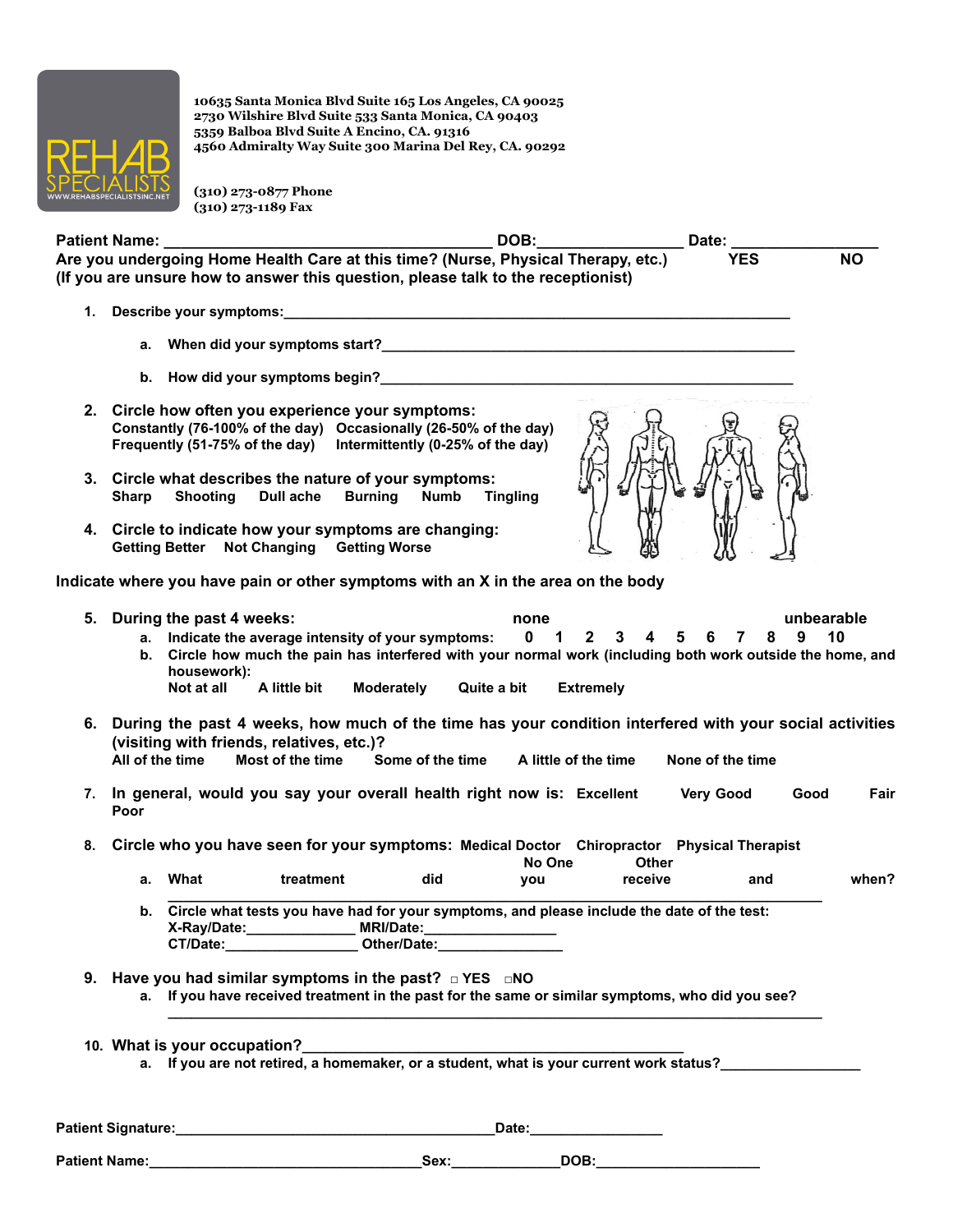

**(310) 273-0877 Phone (310) 273-1189 Fax**

**1. Have you ever had?: (If yes, please explain)**

| <b>High Blood Pressure</b>                   | <b>NO/YES</b> |  |
|----------------------------------------------|---------------|--|
| <b>Heart or Circulation Disorders NO/YES</b> |               |  |
| <b>Seizures</b>                              | <b>NO/YES</b> |  |
| <b>Dizzy Spells</b>                          | <b>NO/YES</b> |  |
| <b>Diabetes</b>                              | <b>NO/YES</b> |  |
| Cancer                                       | <b>NO/YES</b> |  |
| <b>Arthritis/Osteoarthritis</b>              | <b>NO/YES</b> |  |
| <b>Osteoporosis</b>                          | <b>NO/YES</b> |  |
| <b>Immune Deficiency Disease</b>             | <b>NO/YES</b> |  |
| Other                                        | <b>NO/YES</b> |  |

**\_\_\_\_\_\_\_\_\_\_\_\_\_\_\_\_\_\_\_\_\_\_\_\_\_\_\_\_\_\_\_\_\_\_\_\_\_\_\_\_\_\_\_\_\_\_\_\_\_\_\_\_\_\_\_\_\_\_\_\_\_\_\_\_\_\_\_\_\_\_\_\_\_\_\_\_\_\_\_\_\_\_\_\_\_\_\_\_\_\_\_\_\_\_\_\_\_\_\_\_ \_\_\_\_\_\_\_\_\_\_\_\_\_\_\_\_\_\_\_\_\_\_\_\_\_\_\_\_\_\_\_\_\_\_\_\_\_\_\_\_\_\_\_\_\_\_\_\_\_\_\_\_\_\_\_\_\_\_\_\_\_\_\_\_\_\_\_\_\_\_\_\_\_\_\_\_\_\_\_\_\_\_\_\_\_\_\_\_\_\_\_\_\_\_\_\_\_\_\_\_**

**\_\_\_\_\_\_\_\_\_\_\_\_\_\_\_\_\_\_\_\_\_\_\_\_\_\_\_\_\_\_\_\_\_\_\_\_\_\_\_\_\_\_\_\_\_\_\_\_\_\_\_\_\_\_\_\_\_\_\_\_\_\_\_\_\_\_\_\_\_\_\_\_\_\_\_\_\_\_\_\_\_\_\_\_\_\_\_\_\_\_\_\_\_\_\_\_\_\_\_\_ \_\_\_\_\_\_\_\_\_\_\_\_\_\_\_\_\_\_\_\_\_\_\_\_\_\_\_\_\_\_\_\_\_\_\_\_\_\_\_\_\_\_\_\_\_\_\_\_\_\_\_\_\_\_\_\_\_\_\_\_\_\_\_\_\_\_\_\_\_\_\_\_\_\_\_\_\_\_\_\_\_\_\_\_\_\_\_\_\_\_\_\_\_\_\_\_\_\_\_\_**

- **2. Please list surgeries you have had along with procedure and dates, if possible:**
- **3. Please list recent diagnostic studies (CT Scan, MRI, X-Ray), with dates and facility, if possible:**

**\_\_\_\_\_\_\_\_\_\_\_\_\_\_\_\_\_\_\_\_\_\_\_\_\_\_\_\_\_\_\_\_\_\_\_\_\_\_\_\_\_\_\_\_\_\_\_\_\_\_\_\_\_\_\_\_\_\_\_\_\_\_\_\_\_\_\_\_\_\_**

**\_\_\_\_\_\_\_\_\_\_\_\_\_\_\_\_\_\_\_\_\_\_\_\_\_\_\_\_\_\_\_\_\_\_\_\_\_\_\_\_\_\_\_\_\_\_\_\_\_\_\_\_\_\_\_\_\_\_\_\_\_\_\_\_\_\_\_\_\_\_**

**4. Do you have any METAL anywhere in your body, pins/plates post fracture, or pacemaker (other than teeth)? NO/YES. If YES, please describe: \_\_\_\_\_\_\_\_\_\_\_\_\_\_\_\_\_\_\_\_\_\_\_\_\_\_\_\_\_\_\_\_\_\_\_\_\_\_\_\_\_\_\_\_\_\_\_\_\_\_\_\_\_\_\_\_\_\_\_\_\_\_\_\_\_\_\_\_\_\_\_\_\_\_\_\_\_\_\_\_\_\_\_\_\_\_\_\_\_\_**

**5. For women only: Are you currently pregnant? NO/YES Date of last menstrual cycle: \_\_\_\_\_/\_\_\_\_\_/\_\_\_\_\_**

**\_\_\_\_\_\_\_\_\_\_\_\_\_\_\_\_\_\_\_\_\_\_\_\_\_\_\_\_\_\_\_\_\_\_\_\_\_\_\_\_\_\_\_\_\_\_\_\_\_\_\_\_\_\_\_\_\_\_\_\_\_\_\_\_\_\_\_\_\_\_\_\_\_\_\_\_\_\_\_\_\_\_\_\_\_\_\_\_\_\_**

**\_\_\_\_\_\_\_\_\_\_\_\_\_\_\_\_\_\_\_\_\_\_\_\_\_\_\_\_\_\_\_\_\_\_\_\_\_\_\_\_\_\_\_\_\_\_\_\_\_\_\_\_\_\_\_\_\_\_\_\_\_\_\_\_\_\_\_\_\_\_\_\_\_\_\_\_\_\_\_\_\_\_\_\_\_\_\_\_\_\_**

**\_\_\_\_\_\_\_\_\_\_\_\_\_\_\_\_\_\_\_\_\_\_\_\_\_\_\_\_\_\_\_\_\_\_\_\_\_\_\_\_\_\_\_\_\_\_\_\_\_\_\_\_\_\_\_\_\_\_\_\_\_\_\_\_\_\_\_\_\_\_\_\_\_\_\_\_\_\_\_\_\_\_\_\_\_\_\_\_\_\_**

**\_\_\_\_\_\_\_\_\_\_\_\_\_\_\_\_\_\_\_\_\_\_\_\_\_\_\_\_\_\_\_\_\_\_\_\_\_\_\_\_\_\_\_\_\_\_\_\_\_\_\_\_\_\_\_\_\_\_\_\_\_\_\_\_\_\_\_\_\_\_\_\_\_\_\_\_\_\_\_\_\_\_\_\_\_\_\_\_\_\_**

**\_\_\_\_\_\_\_\_\_\_\_\_\_\_\_\_\_\_\_\_\_\_\_\_\_\_\_\_\_\_\_\_\_\_\_\_\_\_\_\_\_\_\_\_\_\_\_\_\_\_\_\_\_\_\_\_\_\_\_\_\_\_\_\_\_\_\_\_\_\_\_\_\_\_\_\_\_\_\_\_\_\_\_\_\_\_\_\_\_\_**

**6. Do you have any abnormal trouble with vision? NO/YES with hearing? NO/YES**

- **7. List any allergies you may have:**
- **8. Have you ever taken steroids or anti-coagulants for an extended period of time? NO/YES**
- **9. Have you had an unusual weight gain or loss? NO/YES**
- **10. List any medications you are now taking:**
- **11. Have you ever had physical therapy treatments before? NO/YES If YES, please indicate where, when, and for what problem: \_\_\_\_\_\_\_\_\_\_\_\_\_\_\_\_\_\_\_\_\_\_\_\_\_\_\_\_\_\_\_\_\_\_\_\_\_\_\_\_\_\_\_\_\_\_\_\_\_\_\_\_\_\_\_\_\_\_\_\_\_\_\_\_\_\_\_\_\_\_\_\_\_\_\_\_\_\_\_\_\_\_\_\_\_\_\_\_\_\_**
- **12. Describe briefly the history of your present ACCIDENT, INJURY, OR ILLNESS: Onset date: \_\_\_\_\_\_\_\_\_\_\_\_\_\_\_\_\_\_\_\_\_\_\_\_\_\_\_Description:\_\_\_\_\_\_**

**Date of next Doctor appointment:\_\_\_\_\_/\_\_\_\_\_/\_\_\_\_\_**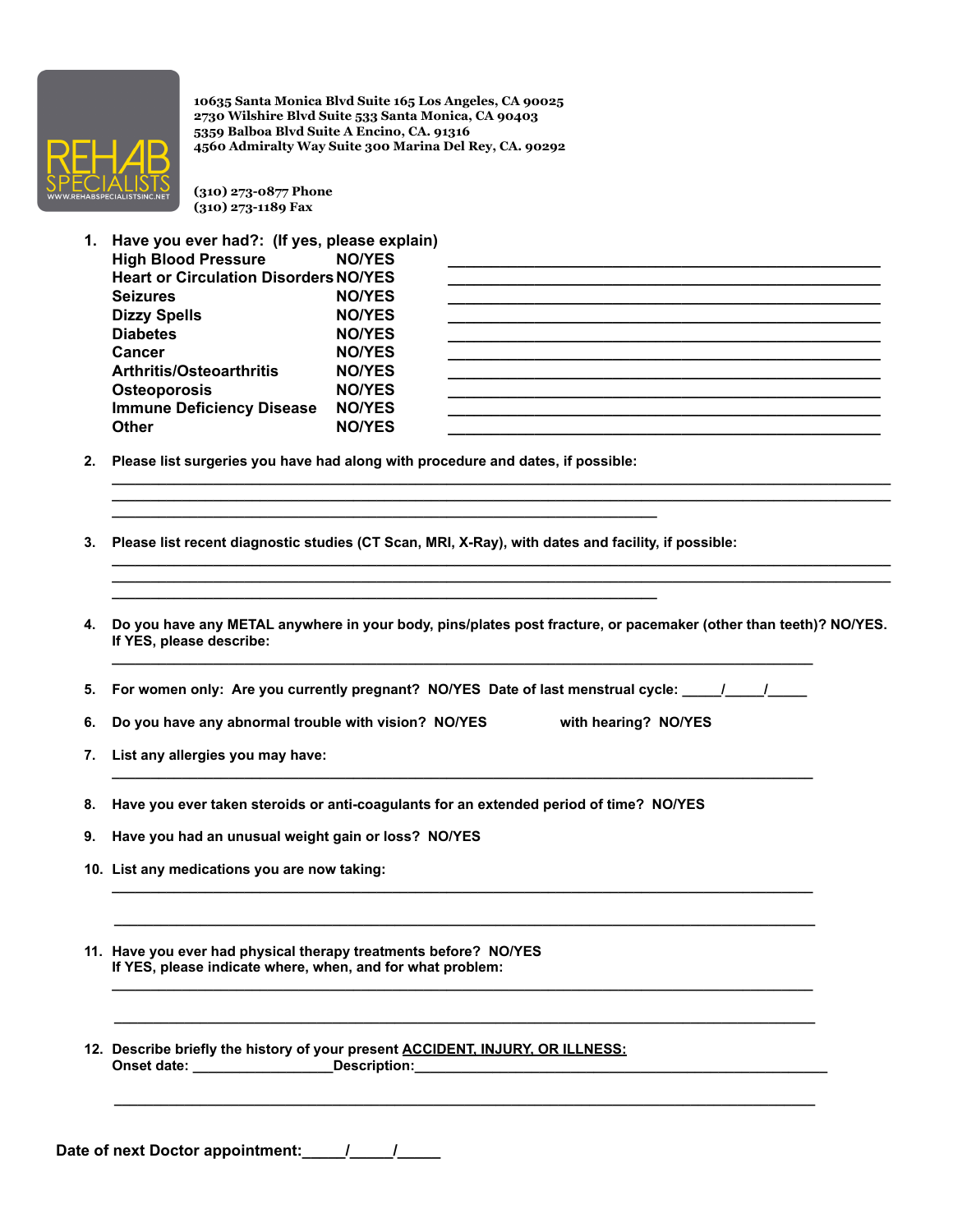

#### **Welcome to Physical Therapy Rehabilitation**

We urge you to please feel free to discuss any questions you may have regarding the following policies with our patient account personnel. We are here to assist you with your financial questions.

**CASH PATIENTS:** Payment is made at the time of each visit. You have the option of leaving a credit card number on file to charge for any late cancellation fees. The charge of \$75 will be applied for any late cancellations (made under 24 business hour notice).

**ALL PATIENTS:** We will, **as a courtesy**, verify your insurance coverage and bill your primary insurance carrier. It is your responsibility to meet your deductible and/or any co-payments that your insurance policy does not cover. All co-payments are payable at the time of each visit, unless other arrangements have been made prior. If we do not receive payment from your insurance carrier within **45 days of billing**, you will be fully responsible for any outstanding balance.

We ask that you furnish us with the following information: A prescription for physical therapy services from your medical doctor, and complete billing information so that your insurance billing will be as efficient as possible.

**Medicare patients:** We will bill Medicare. Please remember that you will need a **valid prescription every 30 days** to continue physical therapy services per Medicare guidelines or you may be responsible for any amount not allowed by Medicare and/or a deductible amount. As a courtesy, we will bill your secondary insurance.

**Blue Cross patients:** We are a participating provider for Blue Cross of California. We will bill all claims for you. You are responsible for your deductible, coinsurance and copayments.

**HMO/PPO patients:** We are an HMO provider for UCLA Medical group and Access Medical group only. You will need a referral/authorization from your primary care physician and/or medical utilization review board. This must be in writing and should be obtained before your first visit. If you do not have this referral/authorization, you will be responsible for the full payment amount.

**MISSED APPOINTMENTS:** In our busy lives, especially with work and children, sometimes you may forget or miss an appointment. This unfortunately causes a lot of scheduling and time allocation problems for us and denies another patient timely access for treatments. **If you cannot keep your appointment, you must notify us 24 business hours in advance not including weekends. Cancellations less than 24 hours in advance** will be subject to a \$75 charge, including cash patients. If you are 30 minutes late for your scheduled **appointment, you will be responsible for \$75 out of pocket.**

**I understand the cancellation policy at Rehab Specialists, Inc. \_\_\_\_\_\_\_\_\_\_\_\_\_\_\_ (Initials)**

- − You are financially responsible for all services not covered by your insurance company.
- − At each visit, you will be expected to pay the amount verbally quoted to us by your insurance company, including outstanding deductibles.
- − We accept cash, check, money orders, and credit cards **EXCEPT AMEX**.
- − Patient responsibility balances over 30 days will be charged an **18%** interest fee.
- There is a \$25 fee for returned checks.

I understand that during the course of my Physical Therapy treatment, it may be necessary for my treating therapist to utilize supplies that pertain to my particular condition. I understand that these items are not billable to my insurance company and thus are my financial responsibility.

Thank you for your cooperation.

I have read and understand the above policies of Women's Physical Therapy Rehabilitation, Inc. /Rehab Specialists Inc.

| Signature: | Date∶ |
|------------|-------|
|------------|-------|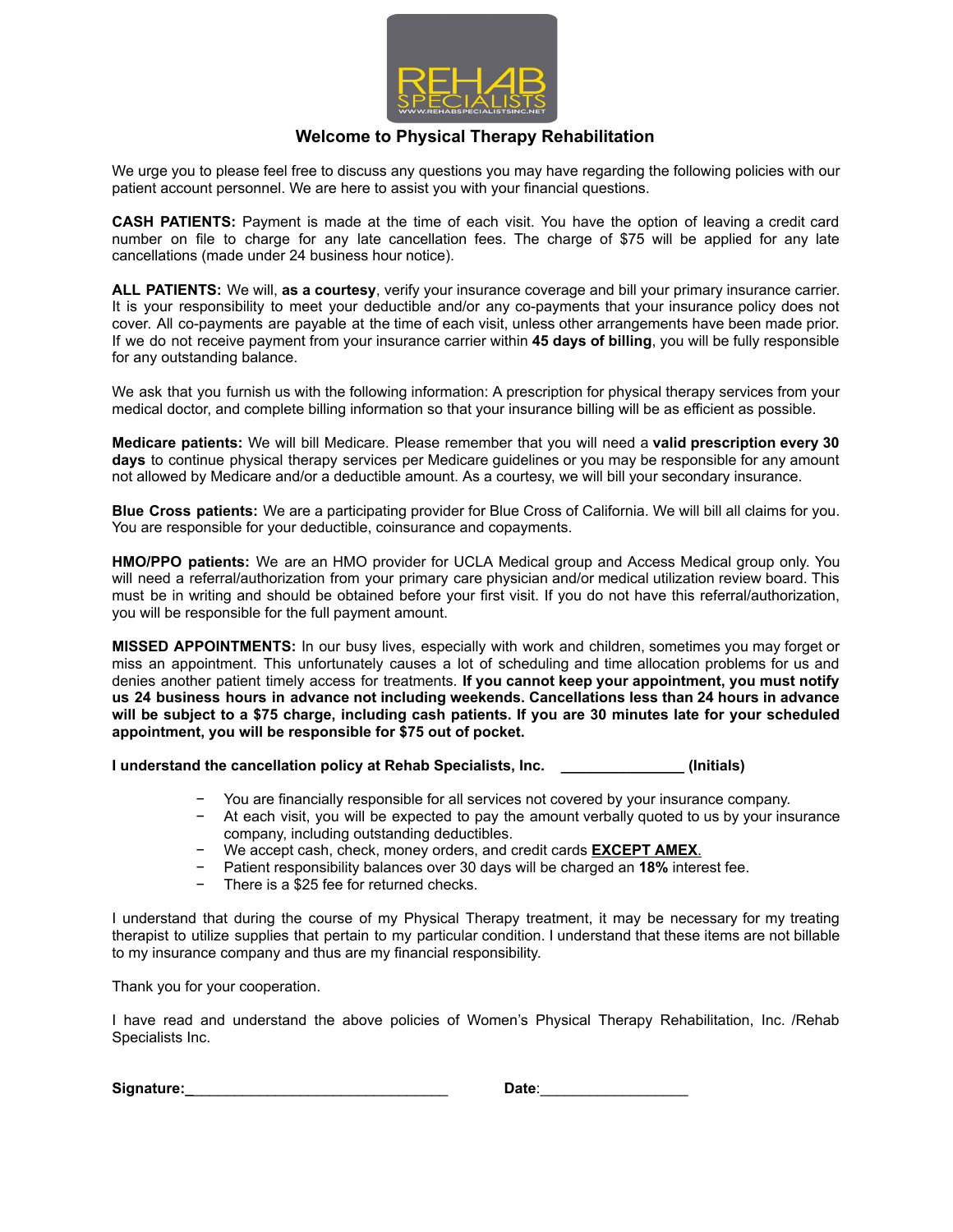

(310) 273-0877 Phone (310) 273-1189 Fax

|                               | DOB: _________________________                                                                                                     |  |  |
|-------------------------------|------------------------------------------------------------------------------------------------------------------------------------|--|--|
|                               | APPOINTMENT REMINDER AUTHORIZATION FORM                                                                                            |  |  |
|                               |                                                                                                                                    |  |  |
|                               |                                                                                                                                    |  |  |
|                               |                                                                                                                                    |  |  |
| *** Please choose 1 option*** |                                                                                                                                    |  |  |
|                               | Patient / Legal Guardian Signature: New York Change of the Change of the Change of the Change of the Change of<br>Date: Laternians |  |  |

MISSED APPOINTMENTS: In our busy lives, especially with work and children, sometimes you may forget or miss an appointment. This unfortunately causes a lot of scheduling and time allocation problems for us and denies another patient timely access for treatments. If you cannot keep your appointment, you must notify us 24 business hours in advance not including weekends and holidays. Cancellations less than 24 hours in advance will be subject to a \$75 charge, including cash patients. If you are 30 minutes late for your scheduled appointment, you will be responsible for \$75 out of pocket. An appointment reminder is a courtesy. Please be aware you are still responsible to keep track of your scheduled appointments.